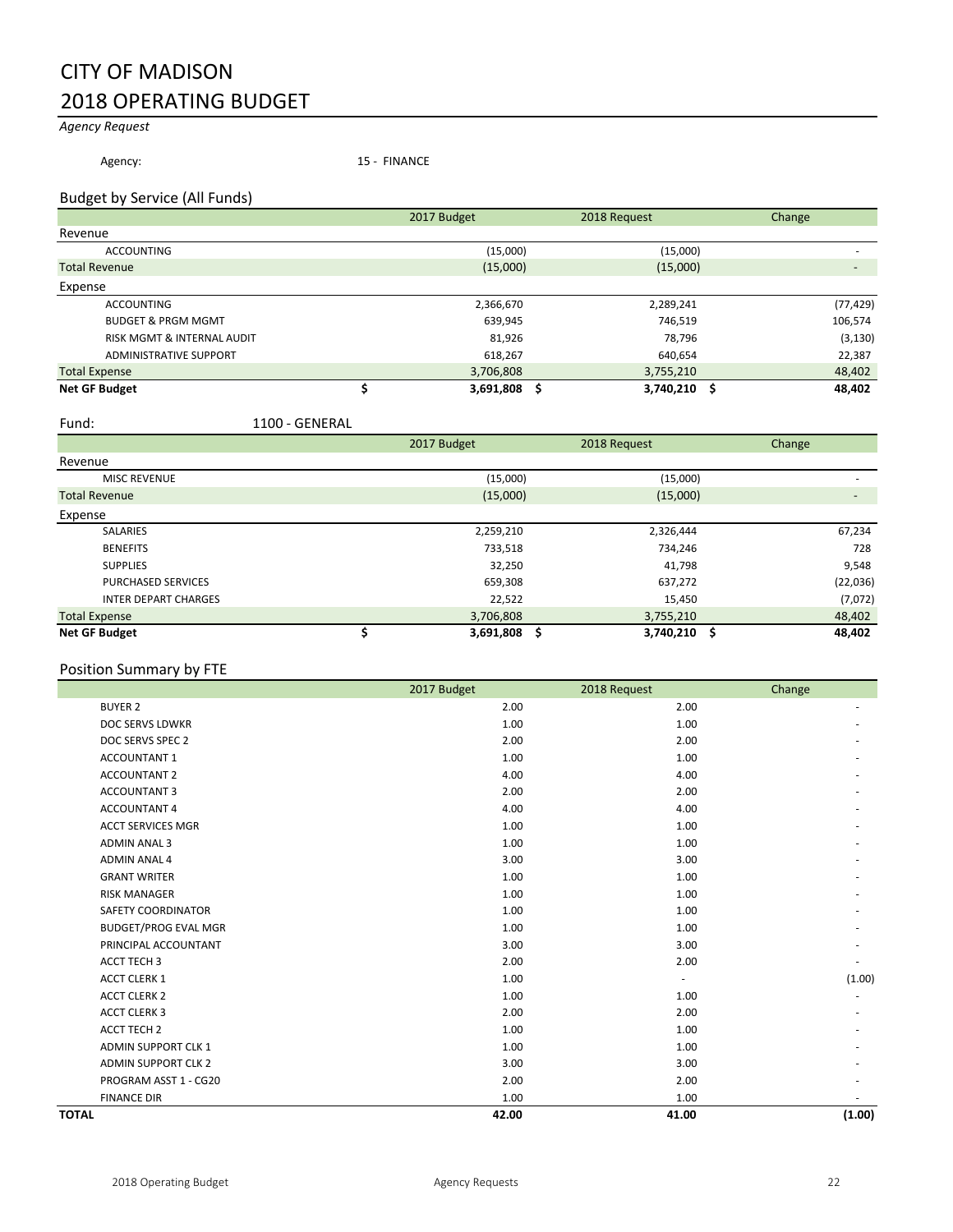# **SERVICE IDENTIFYING INFORMATION**

SELECT YOUR AGENCY:

#### Finance

SELECT YOUR AGENCY'S SERVICE:

### Accounting

SERVICE DESCRIPTION:

This service is responsible for the ongoing centralized functions of the accounting, payroll, and procurement operations of the city. The service staffs prepare and maintain accounting related internal controls to help to mitigate risk for financial transactional losses and oversee the annual financial statements and audit preparation. Staffs verify adherence to Generally Accepted Accounting Principles and Governmental Accounting Standards Board Statements. The service is responsible for the development, coordination and implementation of the City's accounting and financial reporting systems. Accounting staffs serve as liaison to independent auditors and to the Community Housing Authority. Payroll staff generates the city's payroll including direct deposit advices, paychecks, maintaining payroll records, and preparing all tax forms and reconciliations to pay subsequent taxes. The staff generates W-2's and 1095's for the employees at the end of the year. Central payroll staff is largely responsible for assisting Human Resources with benefit administration, and labor association strategies. Central procurement is responsible for directing and coordinating the contracting for equipment, supplies and services required by the City. This service includes developing policies and procedures, encumbrance and purchasing card management, negotiating and making recommendations on type, availability, and overall procurement costs.

# **SERVICE GOALS**

What community need does the service address?

Provides centralized internal city services and external accounting/financial reporting.

# Who are the recipients of the service?

Internal city staff, and external stakeholders

What outcomes will be produced at the proposed funding level?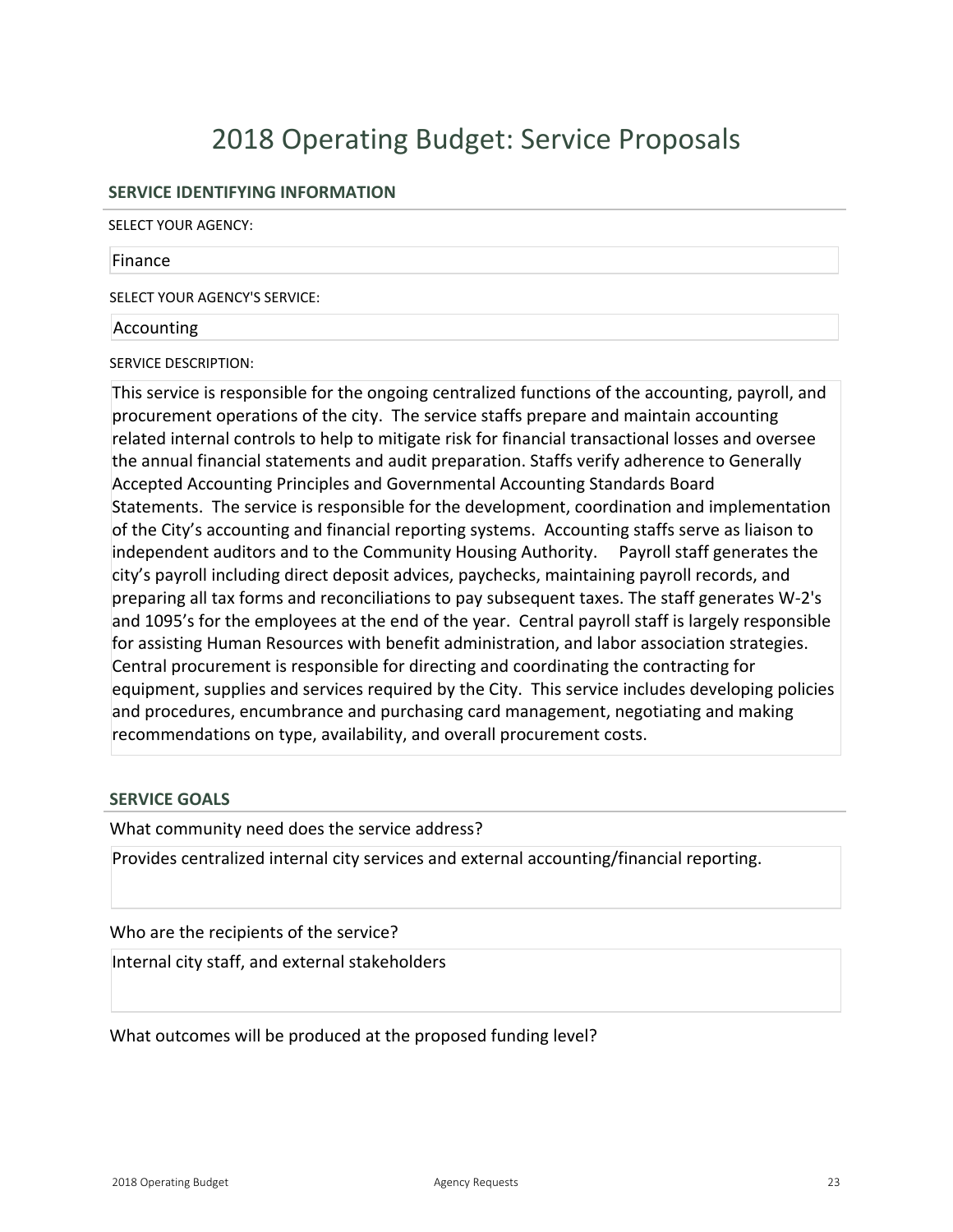Better equip city staff with financial software reporting, and functionality needs to further data transparency and greater utilization of MUNIS.

Ensure financial data integrity and reliance using MUNIS software applications and reporting tools.

Provide a more efficient means to procure and bid for materials and services.

More expediously provide city employees with paperless year-end tax documents.

Better utilize mobile apps for workflow MUNIS approvals and accrual/leave balance reporting.

Meet GASB-74/75 reporting requirements.

Meet new WRS monthly reporting requirements.

What strategies are planned for 2018 to advance the stated outcomes?

Provide more structured internal software/MUNISTyler Cashiering training.

Effectively and more efficiently manage a formal monthend closing policy and process along with standarize import and other template usage across city departments utilizing MUNIS.

Standarize software imports and other templates.

Implement Vendor Self Service.

Implement MUNIS Electronic Bidding.

Reduce paper consumption by 20% for W2s, and 1095s.

Test and release Employee Self Service-Moble and MyWork app functionality.

Implement the GASB-74/75 statements.

Working with MUNIS Developers to ensure additional programming/reporting is effectuated monthly, moving away from annual requirements.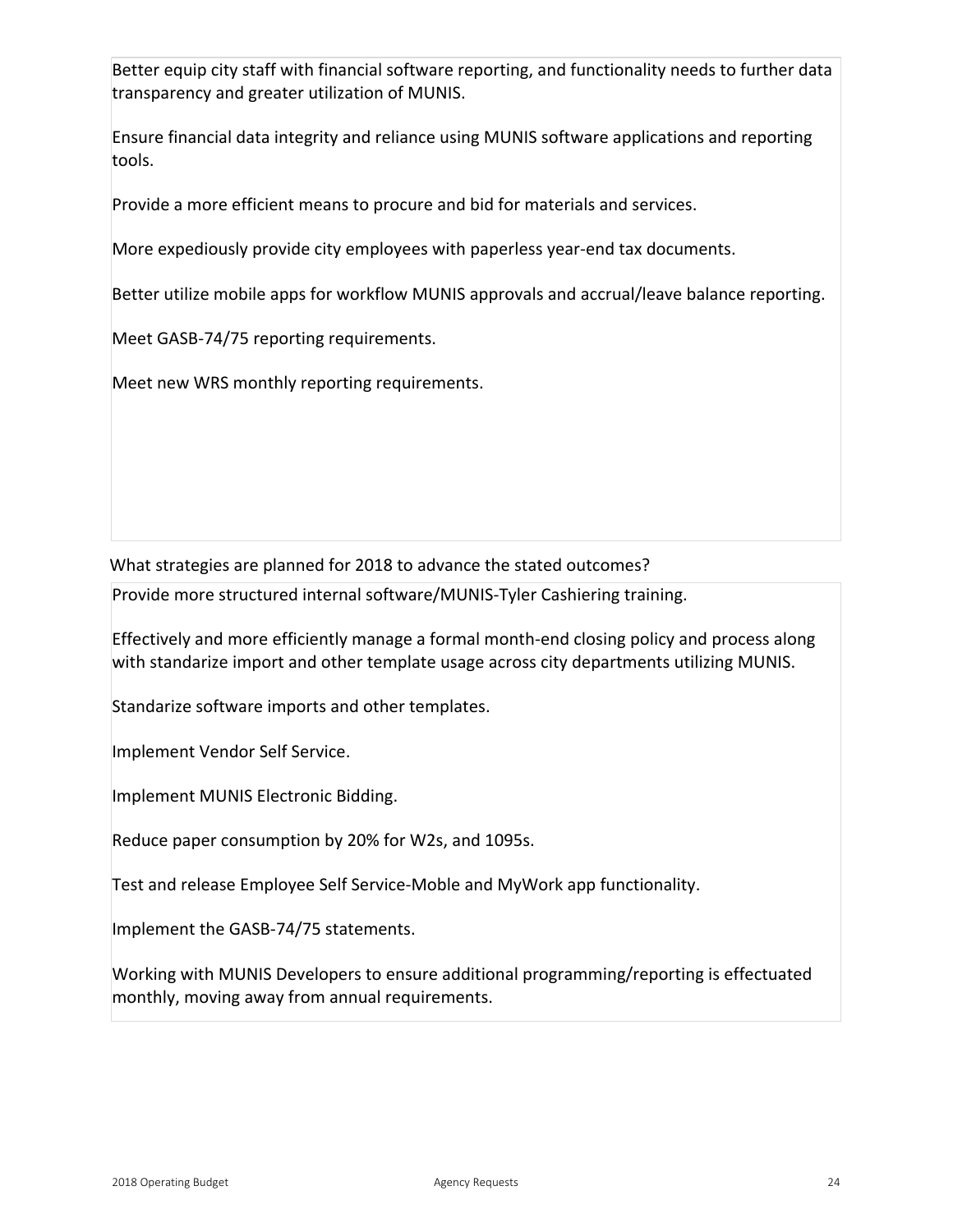# **SERVICE IDENTIFYING INFORMATION**

SELECT YOUR AGENCY:

#### Finance

SELECT YOUR AGENCY'S SERVICE:

Administrative Support

SERVICE DESCRIPTION:

This service provides clerical and office services to City agencies. In addition to Administrative Support Team staff who are assigned to various City agencies to assist with both special projects and day-to-day operations, a centralized Document Services Unit provides confidential word processing services, as well as software support to City agencies, application conversion, website administration and assistance with agency budget preparation. This Unit develops and prepares newsletters and brochures, complex financial schedules, database management, routine documents, and can provide Braille output of a variety of documents upon request.

# **SERVICE GOALS**

What community need does the service address?

The Administrative Support Team and Document Services serve to ensure continuity of municipal services and expanded access to services in agencies throughout the City of Madison. By covering employee absences and serving as additional staff for seasonal and special projects, members of the Administrative Support Team allow agencies to fulfill their missions without disruption and to provide expanded services with no additional budget impact. Document Services provides all agencies access to producing documents, spreadsheets, presentations, advertising materials, website maintenance, ADA compliant materials and software support. This service allows City departments to concentrate on their mission while providing these specialized services with no additional budget impact.

# Who are the recipients of the service?

Services provided by the Administrative Support Team and Document Services are both inward and outward facing. While the direct recipients of the services are the city agencies served, team members regularly engage in direct service delivery to the public in those agencies.

What outcomes will be produced at the proposed funding level?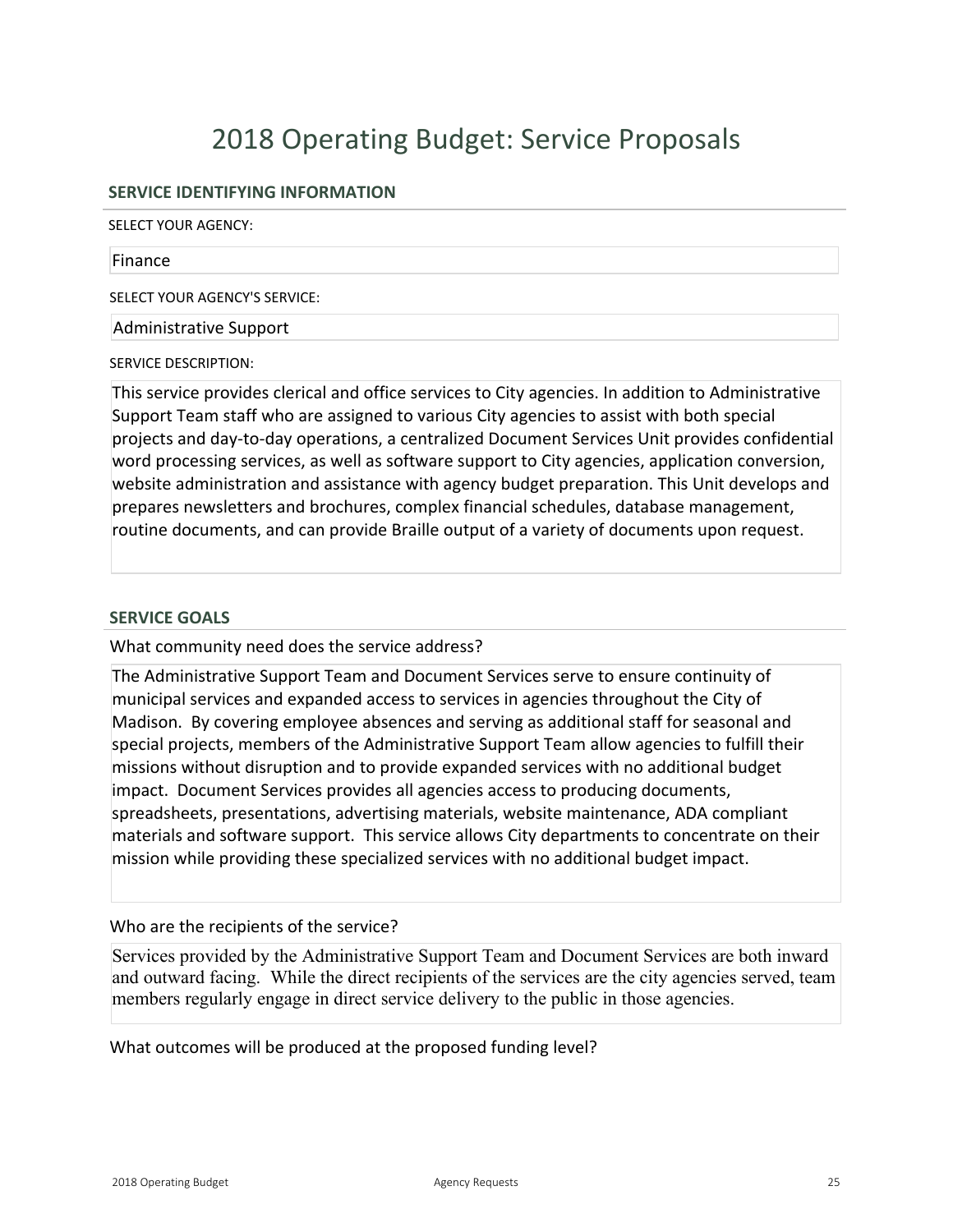Administrative Support Clerk 2s will continue to develop and implement the recruitment, scheduling and payroll process at a scale sufficient to provide the Clerk's Office with adequate staffing for all four elections and with the data needed to track mandatory training of all election officials.

OUTCOME 2: Improve internal communication of services and expectations

The team will work with Guy Van Rensselear to produce materials for city agencies that explain the range of services available and the expectations for internal customers with regard to scheduling requests, cancellations and availability of work resources. We will measure success by tracking the number of same-day cancellations of agency requests and the number of hours of lost productivity due to missing work resources.

OUTCOME 3: Track Requests

Document Services will track project requests and process time by Agency via data entry into Excel and requests received via SharePoint.

OUTCOME 4: Enroll in Training Offered by the City

Document Services will enroll in equity, software, and customer service training offered by the City in order to make sure that equity is applied which ensures that all agencies have the resources to succeed.

# What strategies are planned for 2018 to advance the stated outcomes?

To achieve the proposed outcomes, team meetings will be scheduled bimonthly and will include a review of progress made. Team members will be periodically assigned to work directly on outcomes by scheduling appropriate meetings with partners and providing uninterrupted project time as needed. Codes will be added to the Administrative Support Team timesheet to record lost productivity and cancellations. Document Services will be available for all agencies in order to ensure their continued success through utilization of the unit's knowledge and resources without any budgetary impact on those agencies served.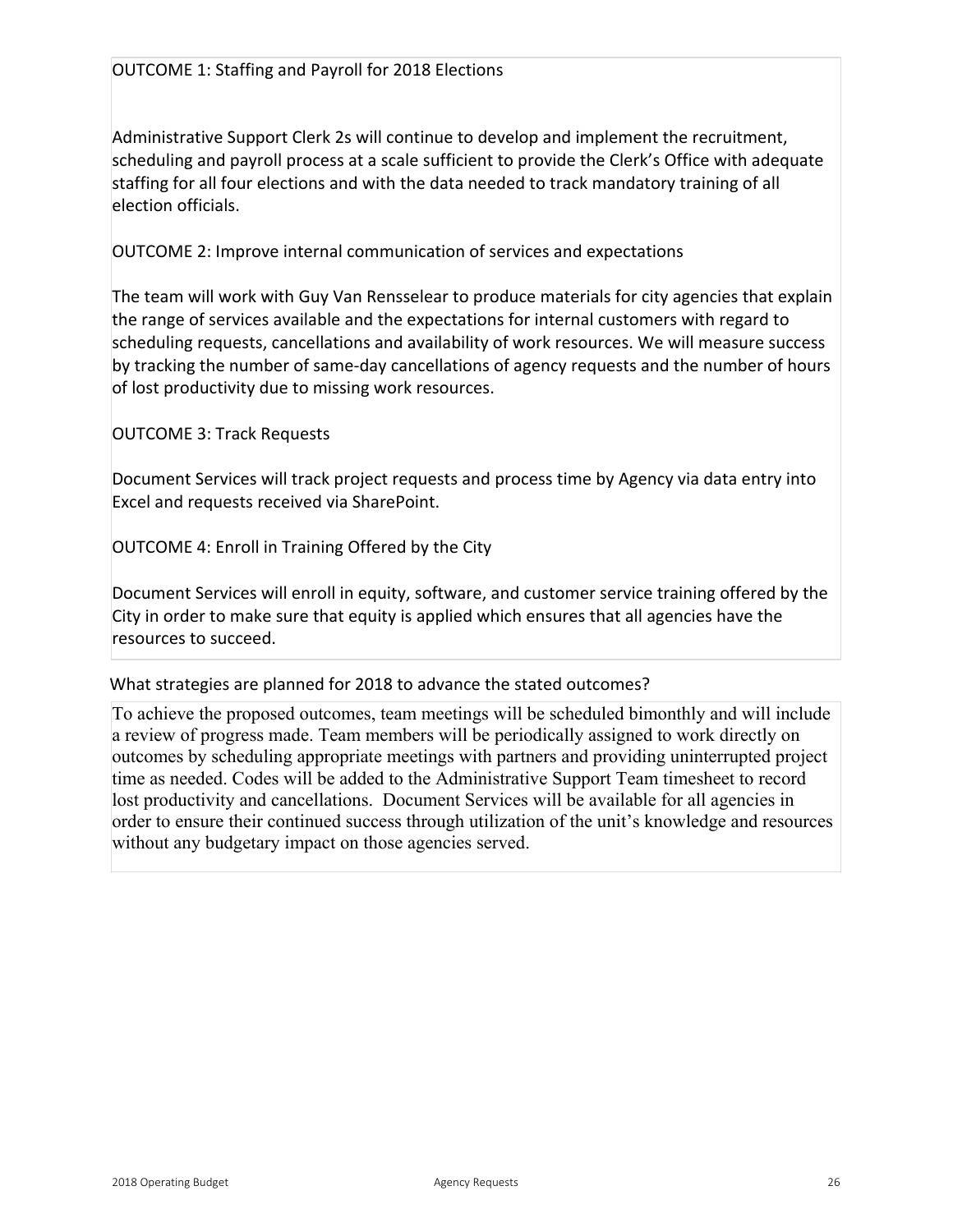# **SERVICE IDENTIFYING INFORMATION**

SELECT YOUR AGENCY:

#### Finance

SELECT YOUR AGENCY'S SERVICE:

Budget and Program Evaluation

SERVICE DESCRIPTION:

This service is responsible for preparing the City's annual capital and operating budgets, as well as providing assistance to City agencies with budget development and analysis. The service performs financial, compliance and performance reviews of City agencies; supports city-wide efforts to coordinate, manage and use data effectively in support of racial equity, social justice and performance goals; and coordinates the City's efforts to identify and secure outside grant funding.

### **SERVICE GOALS**

What community need does the service address?

This service is responsible for preparing the City's annual budget and capital imrpovement plan along with providing fiscal advise and support to Madison's residents, elected officials, and City staff. The service strives to provide quality and accurate analysis in order to aid elected officials and stakeholders in decisions pertaining to the City's budget. In addition to preparing the budget, the service is also responsible for monitoring the City's grant activity to ensure compliance with state and federal regulations, and assisting agencies in data management and the use of data in the decision making process.

# Who are the recipients of the service?

Services provided by Budget and Program Evaluation are intended for both internal and external recipients. Externally, the service provides information for City residents about the budget, fiscal impact of proposed legislation, and annual grant activity. The service also supports agencies in developing processes and publishing data as part of the City's Open Data program. Internally, the service provides fiscal advise and analysis to elected officials and City staff regarding financial and programatic decisions.

# What outcomes will be produced at the proposed funding level?

In 2018 the service will seek to improve consistency of data ensuring that data sources are accurate, reliable, and consistent across City departments. The service will also seek to provide sound fiscal analysis that will be measured by the accuracy of projections and budget forecasts. The service will also seek to improve the efficiency of internal processes that will be measured by the turnaround time for a variety of work products including the publication of the City's budget, the Single Audit, and Finance Committee agendas and minutes.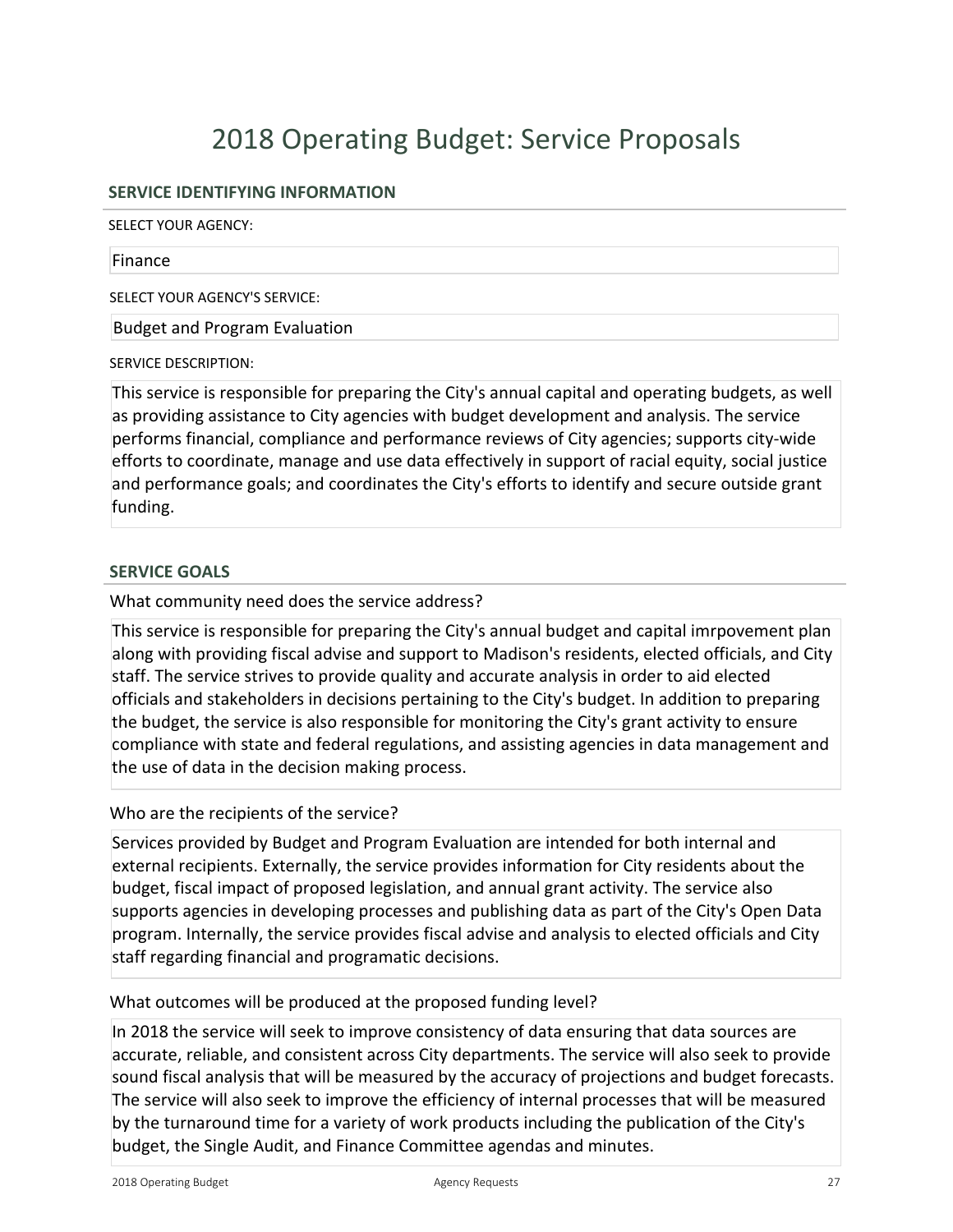What strategies are planned for 2018 to advance the stated outcomes?

In order to advance the proposed outcomes, the service will focus process improvement efforts on the development of the budget publication, the single audit process, and publishing Finance Committee materials with the goal of decreasing the turnaround time. The service will also develop data visualization dashboards for City agencies in order to leverage financial data for the decision making process. The service will continue to support the City's strategic management initiative by completing the service inventory and performance measure development process for all City agencies with the goal of connecting City services with the outcome they impact. The service will also work towards transitioning the City's budget process to an outcomes based approach connecting how funding is spent with the strategic framework.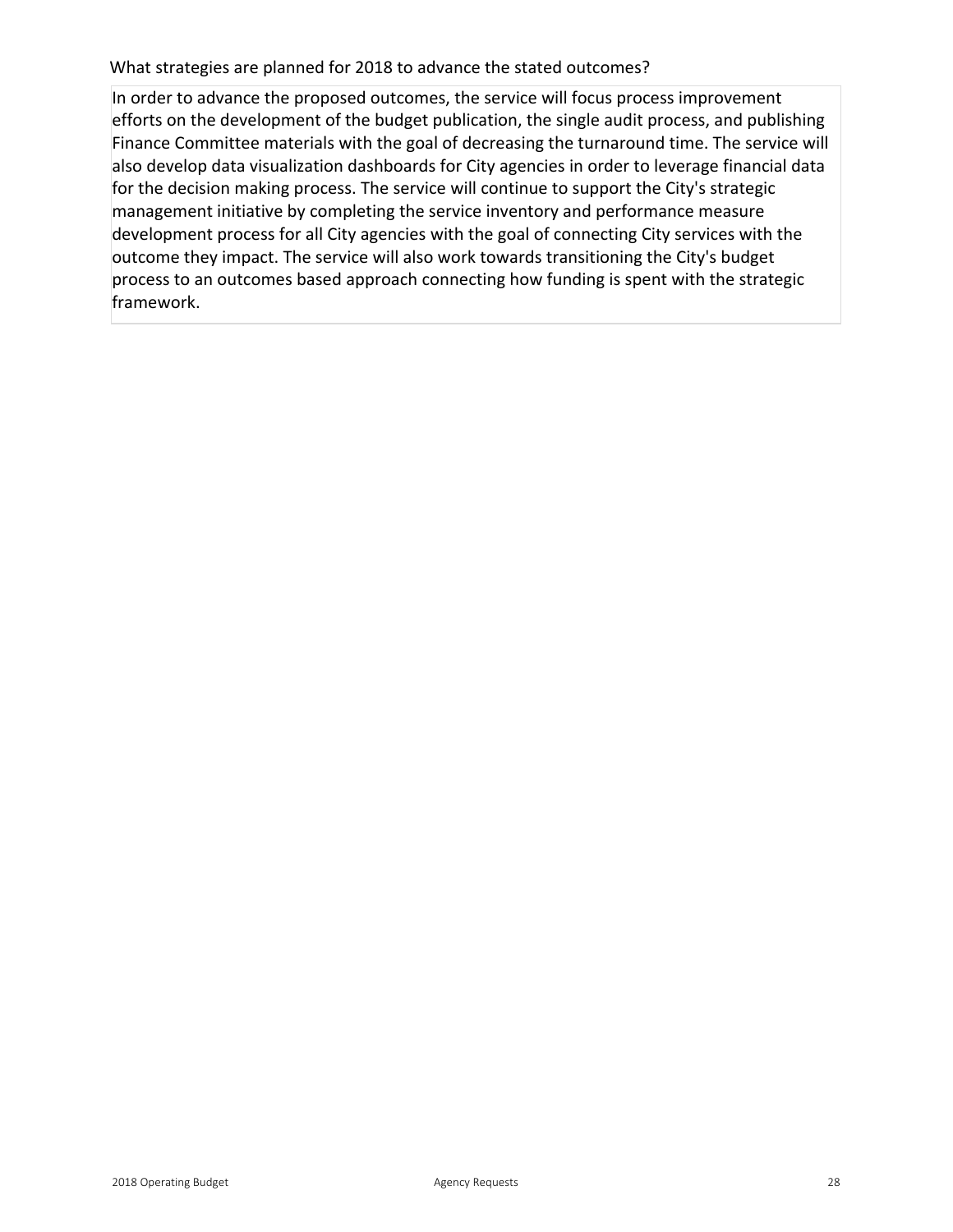# **SERVICE IDENTIFYING INFORMATION**

SELECT YOUR AGENCY:

#### Finance

SELECT YOUR AGENCY'S SERVICE:

### Risk Management

SERVICE DESCRIPTION:

This service is responsible for administration of the City's general liability, auto liability, property and other miscellaneous insurance programs and acts as the liaison between the City and the Wisconsin Municipal Mutual Insurance Company (WMMIC). Risk Management also monitors the insurance requirements of City contracts and investigates the appropriateness of claims against the City. Risk Management is also responsible for the implementation, administration and continued enhancement of the City Safety and Worker's Compensation programs.

# **SERVICE GOALS**

What community need does the service address?

The goal of this service is to protect the assets of the City, whether that is City staff through the provision of workers' compensation benefits or safety services, property insurance for City owned assets, liability claim handling through interaction with the City's insurance providers, or other related risk management services such as contractual risk transfer.

# Who are the recipients of the service?

This service primarily serves the City agencies and staff by assisting with claim investigation and handling, employee safety, contract negotiation, and other risk management services. While this service does not directly serve the public, it does through its loss reduction services. In addition, the service assists the public with claim filing information and with insurance certificate questions.

What outcomes will be produced at the proposed funding level?